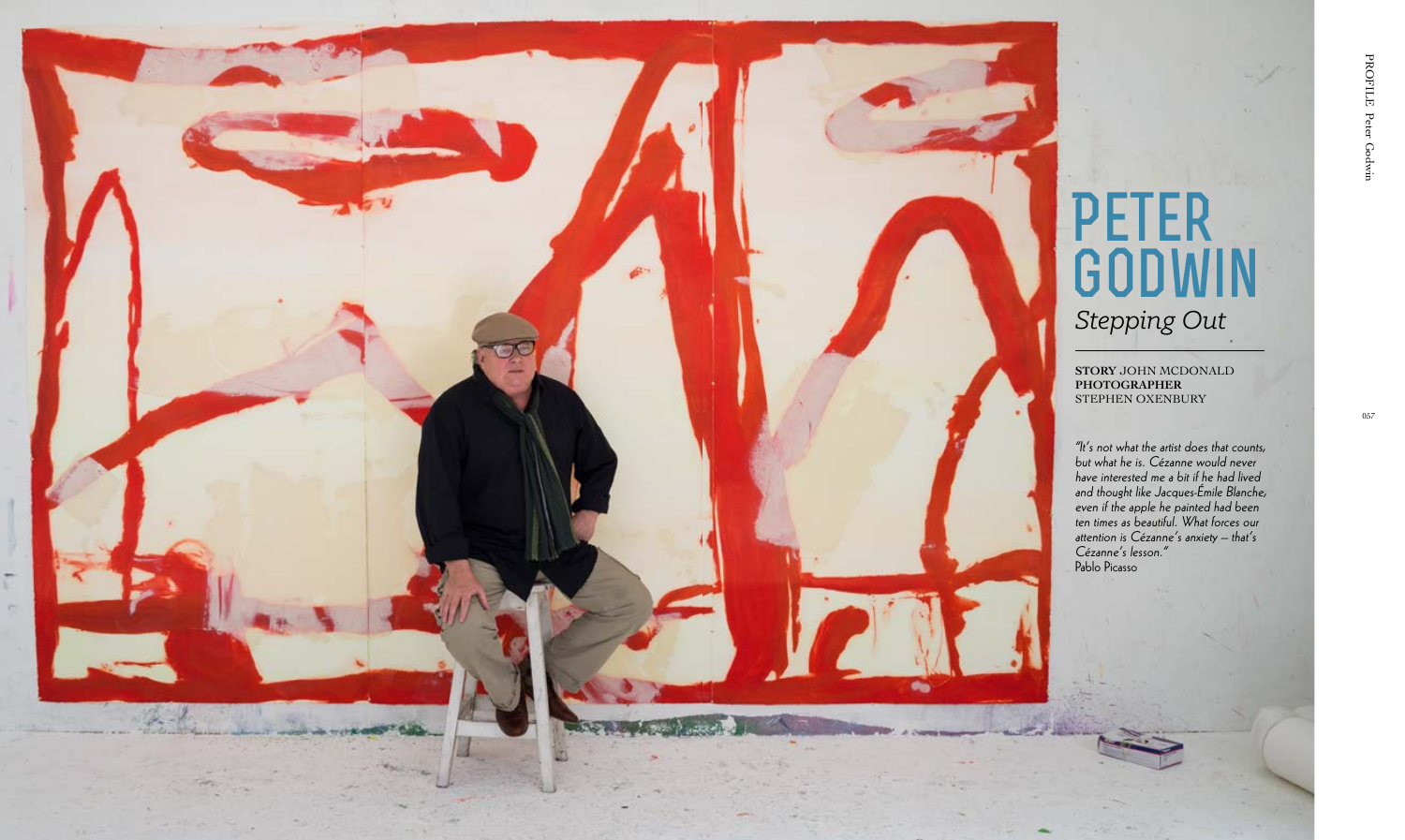





## $\overline{C}C$

At the age of 49 Godwin's first solo outing was a sell-out. It was a feat he would repeat on an annual basis

**PETER GODWIN** takes heart from Picasso's famous line about Cézanne's anxiety. It seems to justify his own late-blooming career enjoying instant success.

He once explained his reluctance to show his work by saying he wanted it to be like a brick wall. "That wasn't just ego talking," he explains. "I was trying to say that I didn't mind people interpreting the work any way they liked, but I wanted it to be solid in terms of the painting. I wanted it so no-one could pick at the edges too much."

Now, on the verge of unveiling a radical series of wall-sized prints, Godwin finds himself prey to the same anxieties about whether the work will stand up – not just to public scrutiny but to his own exacting standards. "I'm not worried about them being nonpaintings," he says. "It's the gestural thing, it's how my drawing stands up. I have to be sure they're not relying purely on scale."

Neither does it end there. Godwin says he's got to be able to look back on something in five years and see that it still holds together.

On first impressions Godwin doesn't seem the anxious type. Built like a brick wall himself, he looks more like a bouncer at a pub than a painter of delicate interiors and gestural landscapes. His conversation is studded with quotations from Braque, Picasso and Matisse, which may be partly a legacy of the many years he spent as a popular and successful teacher at the National Art School and Hornsby TAFE. Godwin took his teaching responsibilities seriously, getting pleasure from passing on his knowledge and skills to students. Always in the back of his mind he had the example of his own fractured education.

In his teens Godwin wanted to be a marine biologist. By the age of 16 he had already gone skin diving with figures such Valerie and Ron Taylor, Ben Cropp and Philippe Cousteau. Yet by his own admission he was hopeless at maths and science. After receiving a good mark for a paper because of the quality of his drawings, he enrolled right away in art classes at Hornsby Tech. He would last barely a few months before going back to travelling, skin diving and working on boats.

"I wasn't ready for it. And that's why I'm funny about people at a certain age wanting to study fine art, because life experience is vital. When I returned to Hornsby at the age of 22 I flew through the course and joined an elite group that went on to study at the National Art School – then known as East Sydney Tech – where I had teachers such as John Peart, whom I loved, and Michael Johnson, who was giving us a taste of New York when all I wanted was Cézanne and Bonnard."

Godwin remembers a class when he was making an ink drawing and suddenly felt he had got something. He paused, then continued with the picture. When John Peart looked at it, he said: "You know it was finished five minutes ago." In that instant Godwin thought: "I know. This must be what it feels like to be an artist."

Shortly after graduating, Godwin was asked if he would run a printmaking class at Hornsby. Another invitation came from East Sydney, and before long he found himself teaching painting and drawing five days a week. "I loved it, he says. "I fell into this thing of getting satisfaction not from developing my own work but from working with students. You can't really teach them. You're just running alongside, but when you see that little light go on, you say: 'Thank you!'"

Godwin was painting, drawing and making prints all the time he was teaching, but hesitated to approach a commercial gallery. For more than 15 years he had a comfortable arrangement with a small dealer and framer in Balmain who would sell everything he produced. Even though Godwin was heavily involved with art education, he says he often felt like a dilettante.

At one stage he thought he had the makings of an exhibition. "I was really pushing the paint, producing pretty rich landscapes of the Hawkesbury. Yet they turned out to be very close to the paintings Frank Auerbach was doing at the time. This was a shock because I only knew of Auerbach's earlier works where the paint seemed to be dripping. I felt a bit disillusioned and stopped painting for a while."

"I survived that," he recalls, "but I'd had a sniff, and thought, "if I'm going to attack painting again I'll have to go back to those things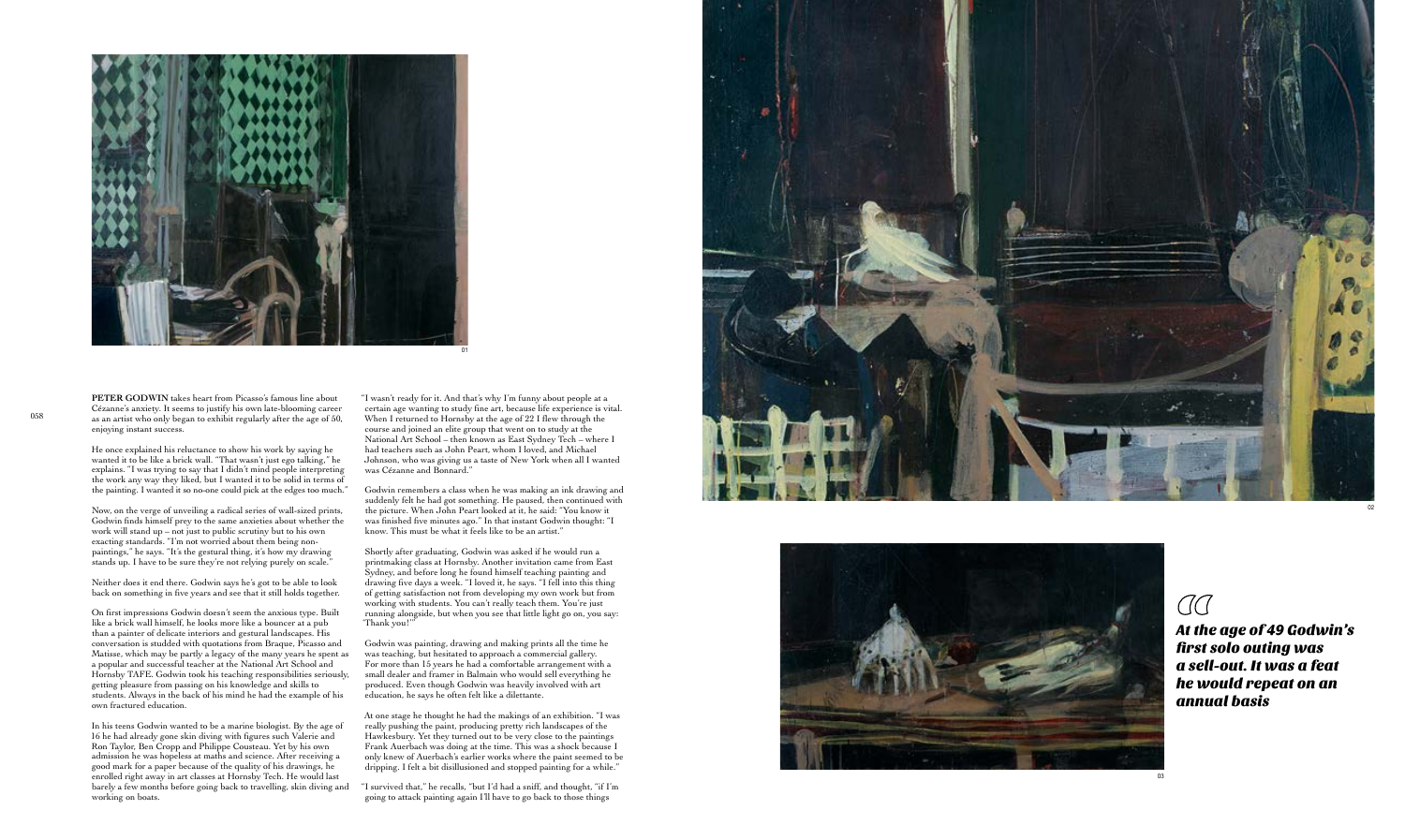

He's still waiting for the public galleries to come to the party, which may be a badge of distinction considering the things they collect

06

that remain lodged in my mind. I remembered Bonnard and Braque. I remembered Chardin, and the frescoes of Pompeii. So it was back to the horizontal and vertical, and that's when the interiors started to develop. I started using egg tempera, which I had dabbled in eons ago when I was working my way through Ian Fairweather."

It was Campbell Robertson-Swann of Defiance Gallery who finally convinced Godwin to hold a solo show, but it wasn't a snap decision. Godwin agrees with Robertson-Swann's claim that it took five or six years of arm-twisting before the deal was done.

That exhibition, held at Defiance Gallery in the unfashionable Sydney suburb of Enmore in 2002, proved to be an astonishing success. At the age of 49 Godwin's first solo outing was a sell-out. It was a feat he would repeat on an annual basis. By the time of Godwin's fourth Defiance exhibition in 2007, Robertson-Swann had 60 clients competing for only 16 works.

Godwin enjoyed the novel sensation of having money in the bank, but also the fact that his paintings had struck a chord with a discerning audience. He's still waiting for the public galleries to come to the party, which may be a badge of distinction considering the things they collect.

The paintings shown at Defiance were dark-toned interiors, filled with distant echoes of Braque and Chardin. The medium was egg tempera, which Godwin used in unorthodox fashion, putting it on in thick skeins rather than glazes. The paintings were filled with recognisable subjects – a table, a chair, curtains, shells, a dead bird or squid, a small tribal mask from New Guinea – but there was also



## $\overline{C}$

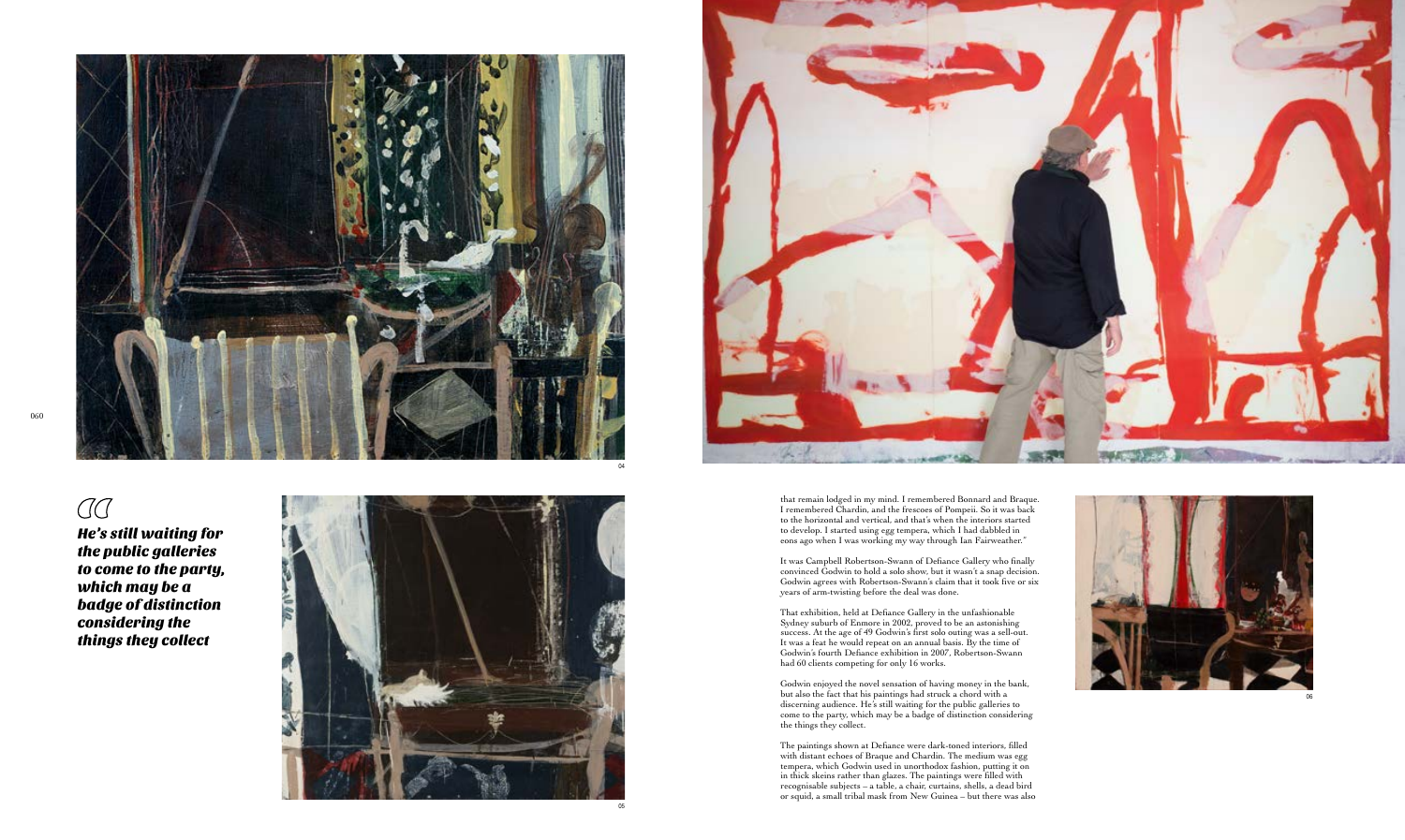I was in the Kimberley, with this marvellous  $\bigcap\bigcap$ gorge and a river in front of me, and it just came back. It came back. I realised that for me painting is like a homecoming. You've been away but you return to a place you know

a powerful sense of abstraction. These abstract overtones became more prominent from one exhibition to the next, as Godwin grew confident and adventurous.

"With each show," he says, "I was happy to feel there was some movement. It didn't have to be drastic, just so long as I could see a progression. It might have been a slightly different way of using black, a larger scale, or some form of stripe. The blue and white curtains felt like an obvious reference to Matisse, but I didn't mind."

For Godwin, the key to the series was the idea of 'decoration'. Not in the soft sense of the word, as facile prettification, but in the heroic manner of Matisse or the Nabis. "I think I knew as a painter what Matisse was trying to achieve," he says. "He was giving decoration the mantle of the abstract. People didn't realise it, but it was a fierce controlling factor."

Godwin sought to make paintings in which form and content were indivisible; where abstraction and representation were not opposing concepts but two points along the same continuum.

The interiors continued until 2012, when Godwin accepted an invitation from the Australian Wildlife Conservancy to travel with a group of artists to the Kimberley, where he would spend a week painting and drawing in a nature reserve. This prevented him from using egg tempera, which was impractical in the landscape. He switched to fast-drying acrylic, which meant he couldn't work back into the surface in the manner to which he had grown accustomed.



It was another anxious moment that soon passed. "I felt like I was going back to my earlier paintings of the Hawkesbury," he says. "There I was in the Kimberley, with this marvellous gorge and a river in front of me, and it just came back. It came back. I realised that for

me painting is like a homecoming. You've been away but you return to a place you know. You end up with a painting that feels familiar, even though it never existed before."

This is remarkably similar to TS Eliot's famous lines from his poem, 'Four Quartets': *We shall not cease from exploration, And the end of all our exploring Will be to arrive where we started And know the place for the first time* .

This was not the first time Godwin had painted in the north-west, so he was at least partially prepared for the experience. Another artists' excursion the following year took him into unfamiliar territory, as he travelled with Euan Macleod to Hong Kong and Guilin, as part of a project called *The Painter's Journey*, sponsored by the Nock Art Foundation.

Godwin had initially thought to concentrate on Hong Kong Harbour, drawing upon his experience of painting Sydney locations such as White Bay, but he soon abandoned this plan. "I did a few things," he says, "and there was no challenge whatsoever. So I thought, 'I'm going to do these Chinese mountains, even though they've been done to the point where the Li River is a cliché in itself.' Conical hills, mist and clouds, a few little sampans down the bottom, and there you have it!"

It was like painting the Eiffel Tower in Paris. How does an artist inject new life into a motif that has been painted a thousand times, and photographed by every tourist?

Godwin looked back to Ian Fairweather, creating layered, calligraphic landscapes that were Chinese in inspiration, but very different from the traditional brush-and-ink renditions. These great shuddering